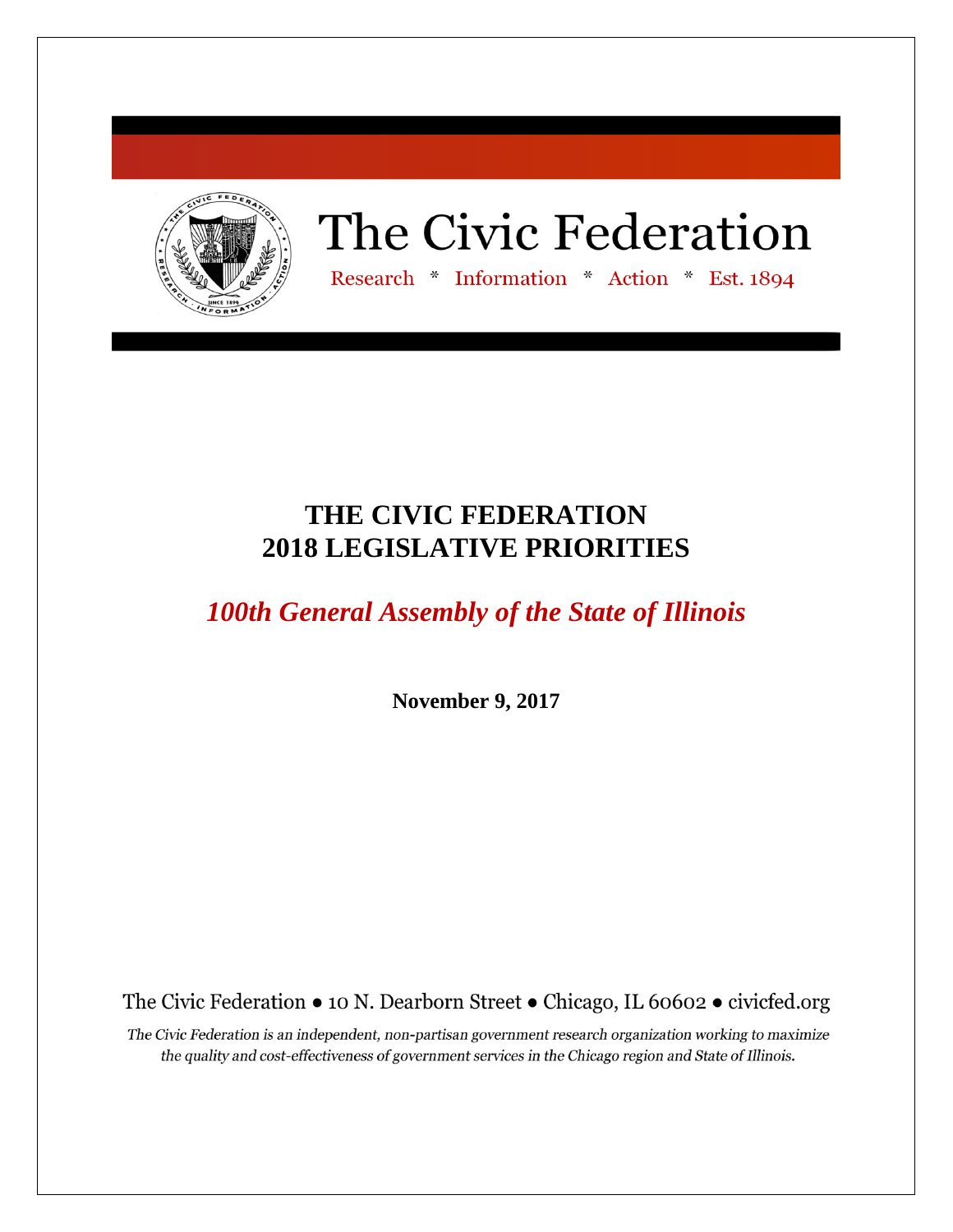*The Civic Federation is an independent, non-partisan government research organization that provides analysis and recommendations on government finance issues for the Chicago region and the State of Illinois. Founded in 1894, its membership includes business and professional leaders from a wide range of Chicago area corporations, professional service firms and institutions.*

> **The Civic Federation 10 N. Dearborn, Suite 800 Chicago, IL 60602 (312) 201-9066 www.civicfed.org**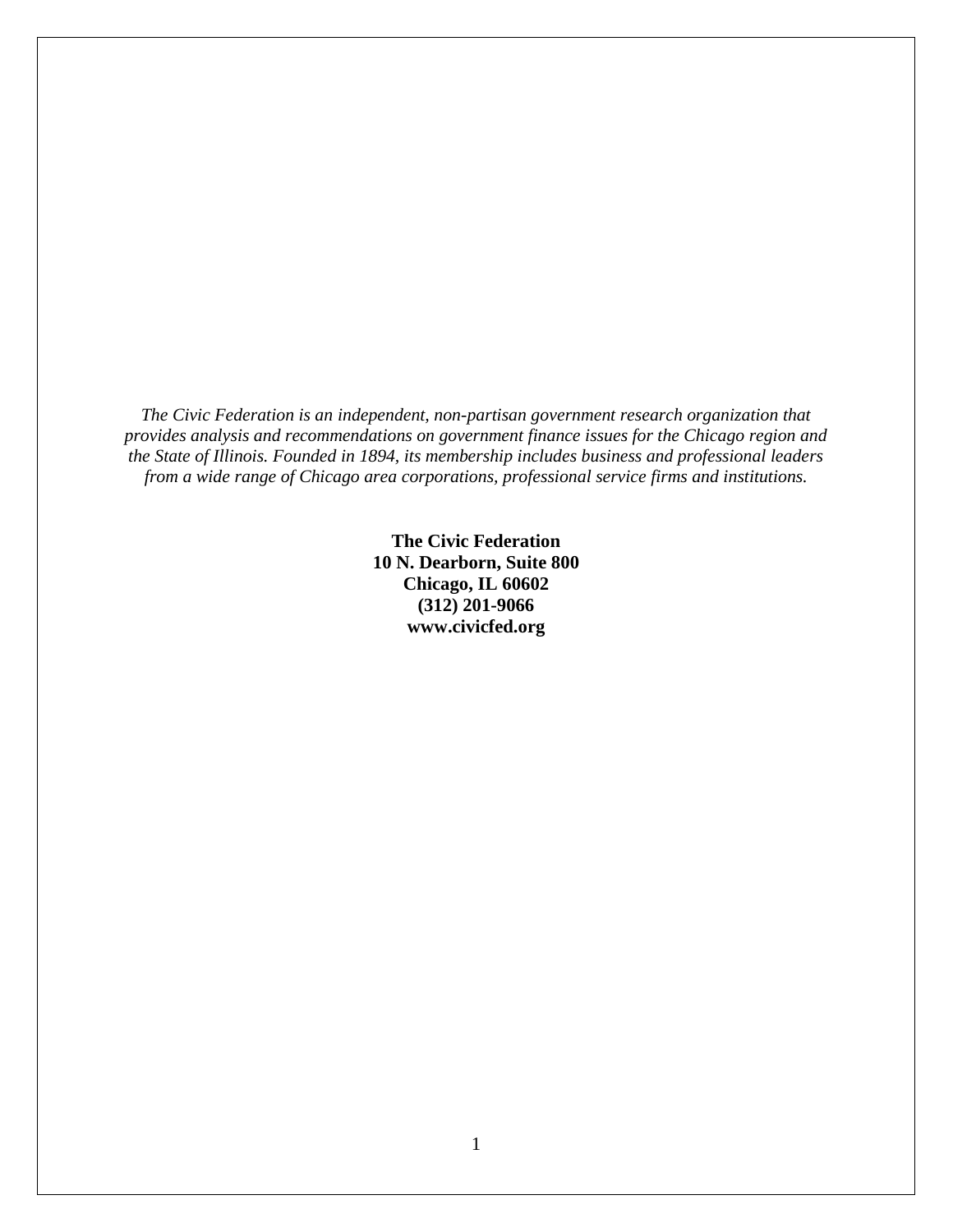# **TABLE OF CONTENTS**

| APPROVE A PROPOSED CONSTITUTIONAL AMENDMENT LIMITING THE PENSION PROTECTION CLAUSE4<br>GRANT LOCAL SCHOOL DISTRICTS, UNIVERSITIES AND COMMUNITY COLLEGES RESPONSIBILITY FOR BOTH<br>PROHIBIT BENEFIT ENHANCEMENTS UNLESS THEY ARE FULLY FUNDED, WILL EXPIRE IN FIVE YEARS AND THE<br>REQUIRE PUBLICATION OF COST-BENEFIT STUDIES FOR ANY EARLY RETIREMENT INITIATIVE PROPOSALS 6<br>REFORM PENSION BOARDS OF TRUSTEES TO BALANCE STAKEHOLDER INTERESTS AND SAFEGUARD ASSETS 6 |
|-------------------------------------------------------------------------------------------------------------------------------------------------------------------------------------------------------------------------------------------------------------------------------------------------------------------------------------------------------------------------------------------------------------------------------------------------------------------------------|
| CONSOLIDATE LOCAL GOVERNMENT UNITS IN ILLINOIS FOR GREATER EFFICIENCY AND                                                                                                                                                                                                                                                                                                                                                                                                     |
| Consolidation of investments (only) by the transfer of assets and investment authority from the current police<br>Consolidation of all downstate police pension funds into one Downstate Police Pension Fund7<br>Consolidation of all downstate firefighter pension funds into one Downstate Firefighter Pension Fund 8<br>MERGE THE CHICAGO TEACHERS' PENSION FUND WITH THE TEACHERS' RETIREMENT SYSTEM                                                                      |
|                                                                                                                                                                                                                                                                                                                                                                                                                                                                               |
| PROVIDE RELIEF TO LOW INCOME HOMEOWNERS THROUGH A MEANS-TESTED CIRCUIT BREAKER PROGRAM12                                                                                                                                                                                                                                                                                                                                                                                      |
| <b>CREATE A NEW GOVERNING BOARD FOR THE COOK COUNTY FOREST PRESERVE DISTRICT13</b>                                                                                                                                                                                                                                                                                                                                                                                            |
|                                                                                                                                                                                                                                                                                                                                                                                                                                                                               |
| REQUIRE THE STATE OF ILLINOIS TO BUILD A RAINY DAY FUND EQUAL TO 10% OF GENERAL                                                                                                                                                                                                                                                                                                                                                                                               |
| REQUIRE THE STATE OF ILLINOIS TO DEVELOP, PUBLISH AND IMPLEMENT A CAPITAL                                                                                                                                                                                                                                                                                                                                                                                                     |
| <b>ESTABLISH A CONSENSUS REVENUE FORECAST PROCEDURE FOR THE STATE OF ILLINOIS 17</b>                                                                                                                                                                                                                                                                                                                                                                                          |
| AUTHORIZE STATE AND LOCAL GOVERNMENT ENTITIES TO ESTABLISH TRUST FUNDS FOR                                                                                                                                                                                                                                                                                                                                                                                                    |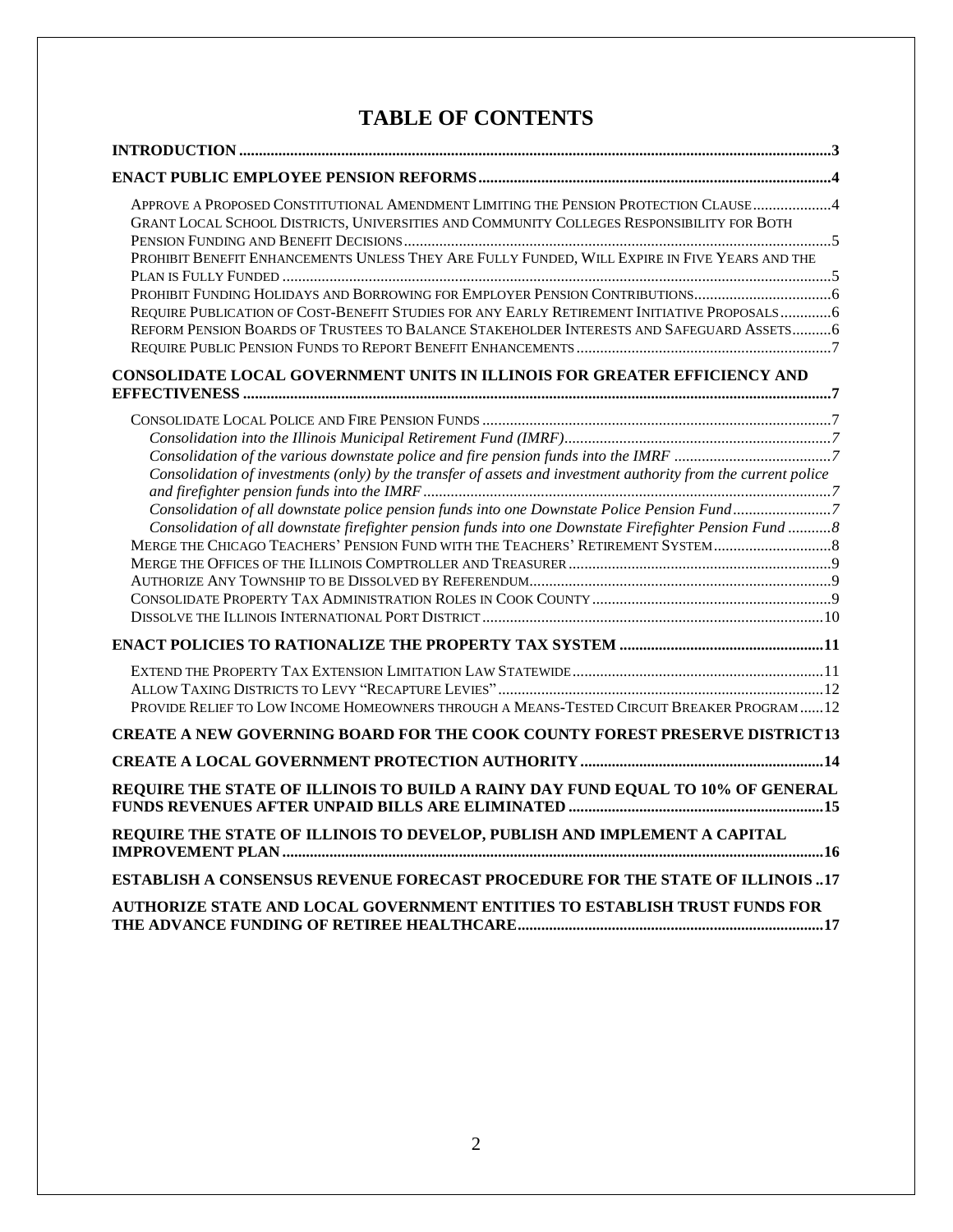# <span id="page-3-0"></span>**INTRODUCTION**

The Civic Federation is an independent, nonpartisan government research organization established in 1894 by several of Chicago's most prominent citizens, including Jane Addams, Bertha Honoré Palmer and Lyman J. Gage. Our founders sought to direct the resources of Chicago's business and civic community toward improving the City's political, moral and economic climate. Although the Federation's work has evolved over the past century, our commitment to improving government remains the same.

The Civic Federation's mission is to provide objective research, analysis and recommendations that:

- Champion efficient delivery of high-quality government services;
- Promote sustainable tax policies and responsible long-term financial planning;
- Improve government transparency and accountability; and
- Educate and serve as a resource for policymakers, opinion leaders and the broader public.

A large part of this mission is to effect positive policy changes by working with public officials. To that end, the Federation will actively support legislation to advance the highlighted priorities below and the other important financial reforms outlined in this document.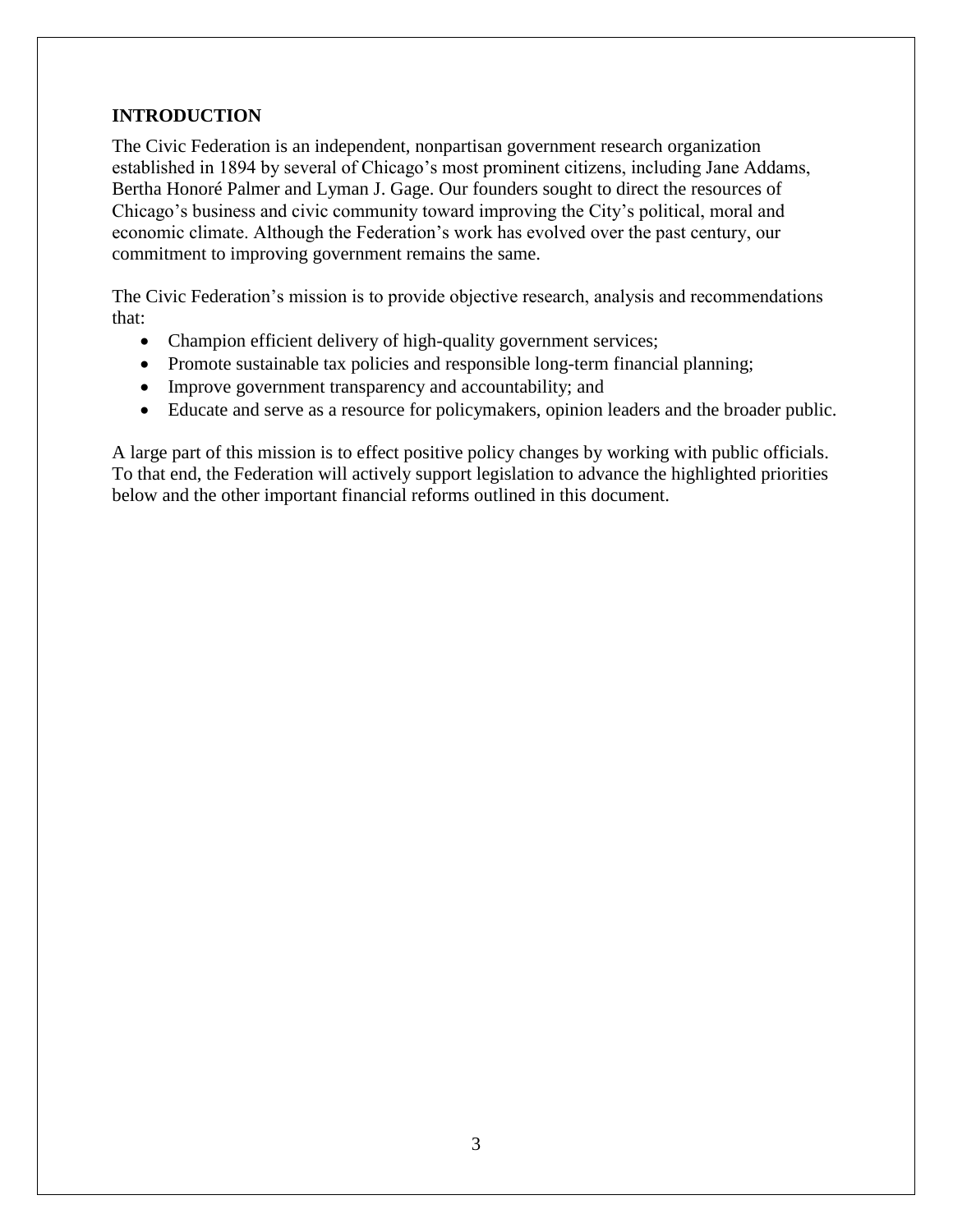# <span id="page-4-0"></span>**ENACT PUBLIC EMPLOYEE PENSION REFORMS**

The State of Illinois has unfunded public employee pension liabilities of approximately \$130 billion<sup>1</sup> and many local governments are either straining under the cost of employee pensions or facing the possibility that the funds will run out of money to pay retirees.

In May 2015, the Illinois Supreme Court struck down reforms passed by the Illinois General Assembly in 2013 that reduced pension benefits for some State employees and retirees.<sup>2</sup> The reforms of Public Act 98-0599 for the four State pension funds included an actuarially sound employer pension contribution schedule, a limitation on the automatic annual annuity increase for both current employees and retirees, a pensionable salary cap, phased-in increases in the retirement age and a one percentage point decrease in employee contributions to the plan. These reforms were ruled a violation of the Illinois Constitution's pension protection clause.

In March 2016, pension funding and benefit reforms enacted in 2014 for the City of Chicago's Municipal and Laborers' Pension Funds were struck down by the Illinois Supreme Court.<sup>3</sup> Public Act 98-0641 made changes to pension benefit levels for current retirees and employee members of the two funds and increased employee and employer contributions to the funds. The Illinois Supreme Court again found the reforms to be in violation of the Illinois Constitution's pension protection clause. Of note, the Court ruled that members of the Funds are entitled to receive the benefits they were promised and "not merely to receive whatever happens to remain in the Funds." How the courts could enforce funding if any of the pension funds were to go insolvent is unclear.

In recent years, the State of Illinois has attempted to accommodate increased pension contributions by significantly increasing income taxes and maintaining a large backlog of unpaid bills that reached nearly \$15 billion in fiscal year 2017. Even these actions could not generate enough funding to cover the costs of the pensions. Options to consider moving forward include new revenue structures and a constitutional amendment to amend the State's pension protection clause (see below).

The Civic Federation continues to support legislation by the General Assembly to enact the following pension reforms for State and local governments:

# <span id="page-4-1"></span>**Approve a Proposed Constitutional Amendment Limiting the Pension Protection Clause**

The Illinois Constitution states that, "membership in any pension or retirement system of the State, any unit of local government or school district, or any agency or instrumentality thereof, shall be an enforceable contractual relationship, the benefits of which shall not be diminished or impaired."<sup>4</sup> The Illinois Supreme Court has ruled that this protection applies to both accrued benefits for retirees and future benefits for existing employees. This has left the State unable to

<sup>&</sup>lt;sup>1</sup> Illinois Commission on Government Forecasting and Accountability, *Illinois State Retirement Systems Financial Condition as of June 30, 2016,* p. 24[. http://cgfa.ilga.gov/Upload/FinConditionILStateRetirementSysMar2017.pdf](http://cgfa.ilga.gov/Upload/FinConditionILStateRetirementSysMar2017.pdf)  2 Illinois Supreme Court opinion is available at

[http://www.illinoiscourts.gov/OPINIONS/SupremeCourt/2015/118585.pdf.](http://www.illinoiscourts.gov/OPINIONS/SupremeCourt/2015/118585.pdf)

<sup>3</sup> Illinois Supreme Court opinion is available at

[http://www.illinoiscourts.gov/Opinions/SupremeCourt/2016/119618.pdf.](http://www.illinoiscourts.gov/Opinions/SupremeCourt/2016/119618.pdf)

<sup>4</sup> Illinois Constitution, Article XIII, Section 5.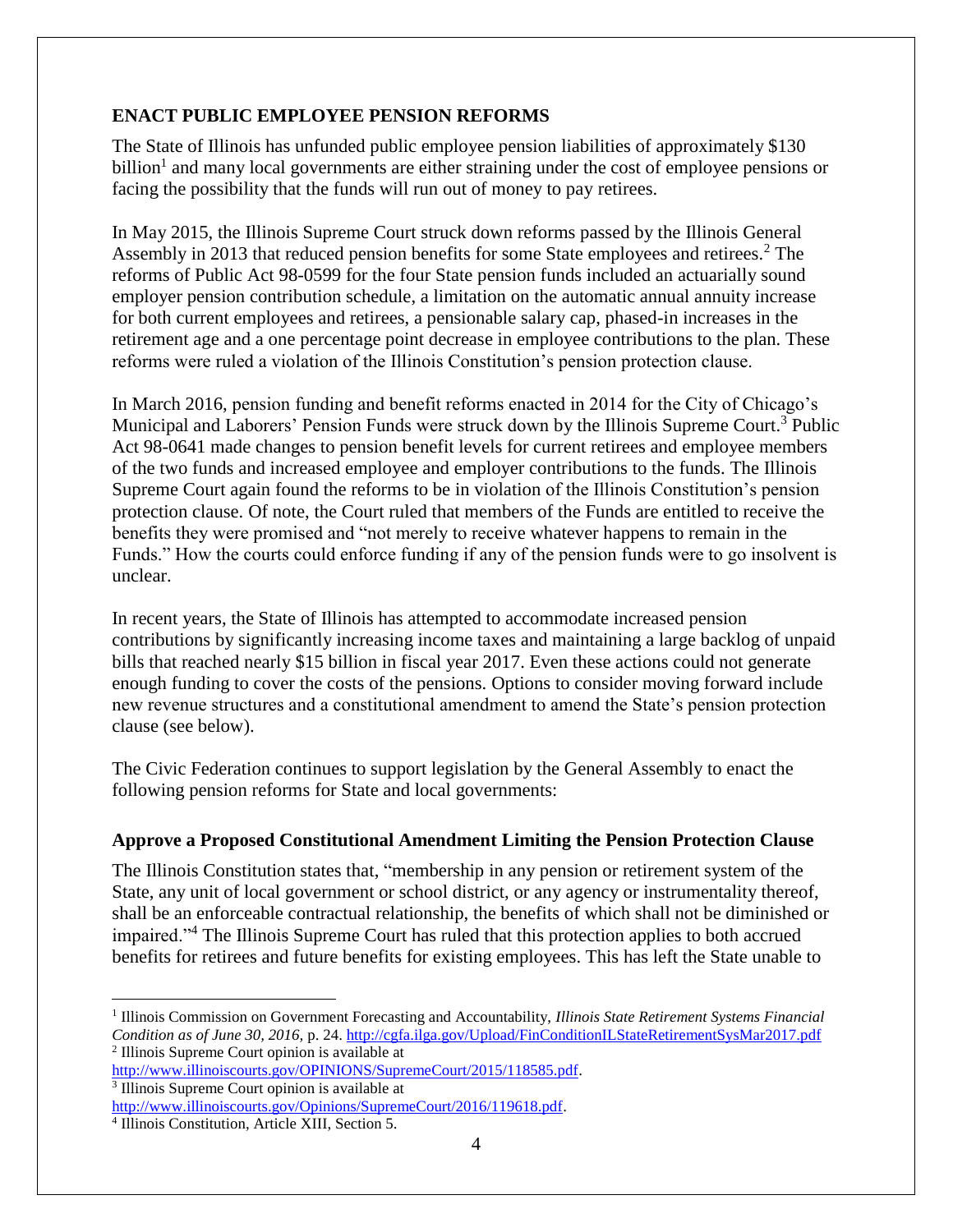reduce benefits that were in place when current employees were hired – even though the State has been unable to afford that level of benefits, jeopardizing essential government services and the solvency of the pension funds.

In the early 1900s, state courts considered pensions to be gratuities from the government that could be changed or repealed at any time. This legal approach changed over time in most states to provide more protection to employees. Most pension benefits are now covered by contract or property rights theories that generally protect previously accrued benefits. The protection of benefits that are not yet accrued varies significantly by state. In general, this means that legal protections are strongest for current retirees. Even for current retirees, however, some courts have provided lesser levels of protection for COLAs.

Illinois is considered to have among the most stringent pension protections. It is one of a handful of states, including New York and Arizona, with specific constitutional provisions barring benefit reductions.

In the interest of protecting the future solvency of the State's pension funds and stabilizing the State's finances, the Civic Federation urges legislators to approve a proposed amendment to the Illinois Constitution for the November 2018 statewide ballot. The proposed amendment should specify that the pension protection clause applies only to accrued benefits, giving the State legislature the discretion to make adjustments to future benefits for existing employees.

#### <span id="page-5-0"></span>**Grant Local School Districts, Universities and Community Colleges Responsibility for Both Pension Funding and Benefit Decisions**

The Civic Federation supports a reasonable plan for transitioning the normal cost for non-State employees from the State of Illinois to their actual employers. The Federation agrees that the responsibility for contributing to a worker's pension should rest with the employer who determines the worker's salary. However, any proposal must provide an adequate transition period to allow local school districts, universities and community colleges to handle the additional costs and should include a provision for how the State and local districts will distribute funding for current and future unfunded pension liabilities. A first step toward this change in responsibility was created as part of the State of Illinois' FY2018 budget, which created a Tier III plan for new employees in the Teachers' Retirement System and State Universities Retirement System that will be funded by school districts, universities and community colleges.

In order to ensure that unwanted pension benefit enhancements are not granted by the State after the local employer takes control of funding the normal cost of their employees' pensions, the Civic Federation additionally recommends that the General Assembly grant local school districts, universities and community colleges the authority to determine benefit levels for their employees.

#### <span id="page-5-1"></span>**Prohibit Benefit Enhancements Unless They Are Fully Funded, Will Expire in Five Years and the Plan is Fully Funded**

Benefit enhancements are a major source of increased liabilities for pension funds and have led to pension benefits that are now unaffordable for many governments. The Civic Federation urges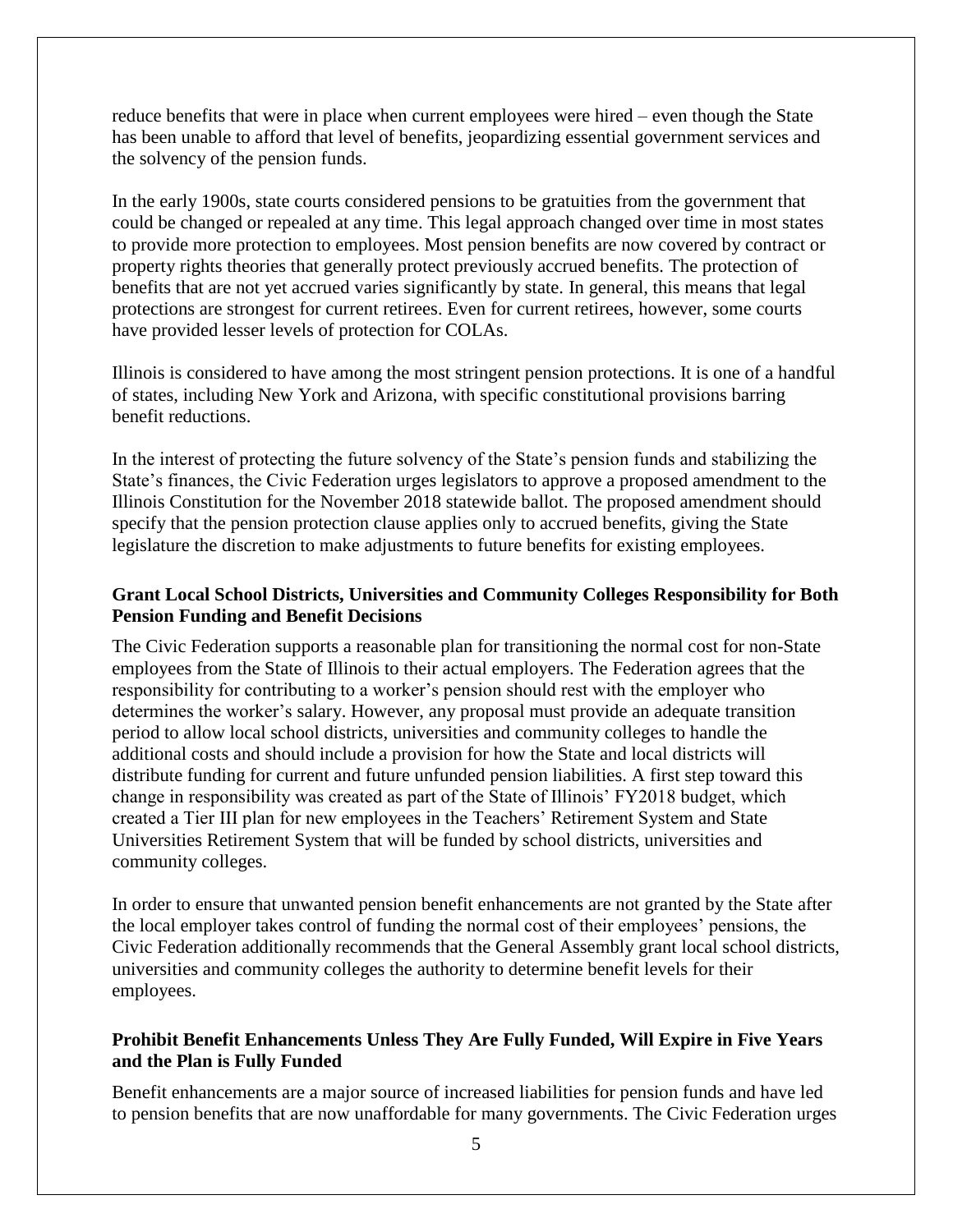the General Assembly to prohibit retirement benefit enhancements for any state or local government pension plan that is less than fully funded. Any enhancements granted for a healthy fund (100% funded) should only be permitted on a pay-as-you-go basis whereby employer and/or employee contributions are increased sufficiently to fully fund the enhancements.

Public Act 94-0004, Illinois' 2005 pension reform law, requires that every new benefit increase made to one of the five state retirement systems must identify and provide for additional funding to cover the resulting annual accrued cost of the increase. The Act also requires that any benefit increase expire after five years, subject to renewal. The Civic Federation supports extending this reasonable control on benefit enhancements to the local public pension funds through a change in the state statutes governing these funds.

# <span id="page-6-0"></span>**Prohibit Funding Holidays and Borrowing for Employer Pension Contributions**

Pension holidays and borrowings, including those approved for Chicago Public Schools in FY2011-FY2013 and the State of Illinois in FY2010-FY2011, fail to deal with pensions as an ongoing operating cost and effectively push costs onto future taxpayers. The Civic Federation urges the Illinois General Assembly to prohibit funding holidays and borrowing for employer pension contributions.

# <span id="page-6-1"></span>**Require Publication of Cost-Benefit Studies for any Early Retirement Initiative Proposals**

Early retirement programs are designed to reduce current payroll expenses by encouraging senior employees to retire early, but they often create substantial additional pension costs. The Civic Federation recommends that the State and local governments be required to conduct and publish comprehensive cost-benefit analyses before being permitted to implement early retirement programs because these programs increase pension costs and effectively shift the price of government services from current taxpayers to future taxpayers.

# <span id="page-6-2"></span>**Reform Pension Boards of Trustees to Balance Stakeholder Interests and Safeguard Assets**

The mission of a public pension fund board of trustees should be to ensure effective benefit administration and safeguard the fund's assets through prudent investment oversight. Unfortunately, many pension boards also act as advocates on behalf of fund members, lobbying for benefit enhancements that ultimately increase the funds' liabilities.

As outlined in the Civic Federation's [Recommendations to Reform Pension Boards of Trustees](https://www.civicfed.org/sites/default/files/civicfed_203.pdf)  [Composition in Illinois](https://www.civicfed.org/sites/default/files/civicfed_203.pdf) in 2006, the membership of most Illinois public pension boards does not reflect a balance of interests. The employer, employees, retirees and taxpayers all have a stake in the management of the fund. Furthermore, we are concerned that not all pension board members have adequate financial knowledge or training for their role in setting policies and overseeing millions of dollars in investments. We urge the General Assembly to undertake state and local pension reform governance that will:

- Balance employee and management representation so that employees and retirees do not hold the majority of seats;
- Develop a tripartite structure that includes independent citizen representation on pension boards; and
- Include financial experts on pension boards and require financial training for non-experts.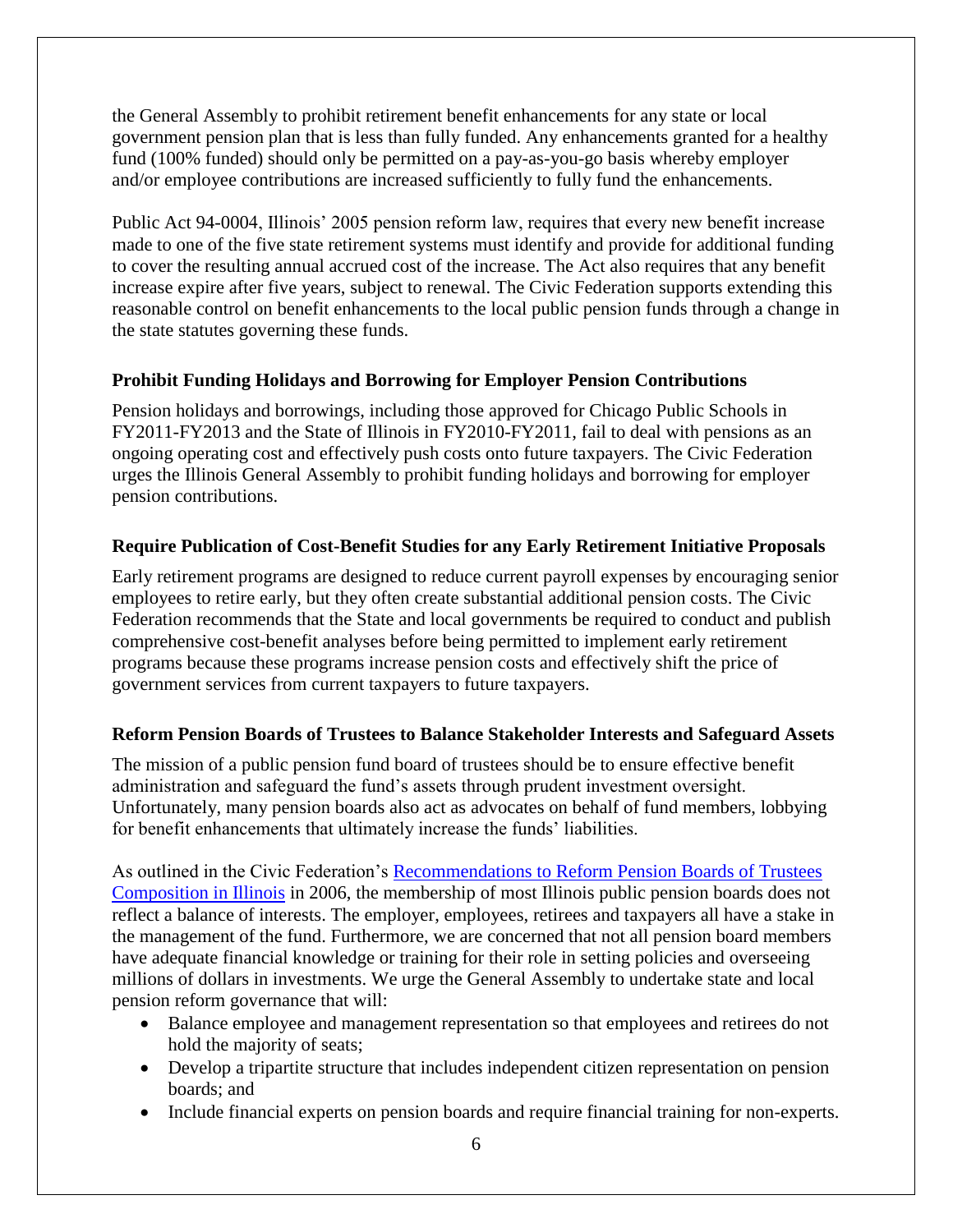#### <span id="page-7-0"></span>**Require Public Pension Funds to Report Benefit Enhancements**

The Civic Federation recommends that all pension funds be required to describe any benefit enhancements granted in a given year in their annual financial reports and to calculate the effects of those enhancements on the fund's total liabilities. Taxpayers deserve to know the costs of benefit enhancements.

# <span id="page-7-1"></span>**CONSOLIDATE LOCAL GOVERNMENT UNITS IN ILLINOIS FOR GREATER EFFICIENCY AND EFFECTIVENESS**

The State of Illinois has by far the highest number of local governments in any state, at 6,963, according to the United States Census Bureau.<sup>5</sup> The multiplicity of local units of government, many of which are funded predominantly by property taxes, is often cited as a reason for high property tax rates in Illinois. The Civic Federation urges the 100th General Assembly to enact the following government consolidation initiatives this year:

#### <span id="page-7-2"></span>**Consolidate Local Police and Fire Pension Funds**

There are over 600 local pension funds in the state, each with its own governing board, most of which are police and fire funds for individual municipalities. While these funds may enjoy local control over investing and disability decisions, the Federation believes that overall investment performance and administrative efficiency generated by economies of scale would greatly improve if funds were consolidated. As detailed in a September 25, 2017 Illinois Municipal League (IML) memo,<sup>6</sup> practical reforms to the current system of downstate police and fire pension funds could include the following proposals. According to the IML, these proposals are intended to collectively achieve greater efficiencies, reduce duplicative administrative costs and result in savings to municipalities and taxpayers that can then be reinvested in the funds to increase the level of funding they enjoy and to further stabilize the funds for the long term future:

<span id="page-7-3"></span>*Consolidation into the Illinois Municipal Retirement Fund (IMRF)*, with the regular IMRF pension formula applying to all new employees hired after a certain date.<sup>7</sup>

<span id="page-7-4"></span>*Consolidation of the various downstate police and fire pension funds into the IMRF*, maintaining all characteristics of the funds but under management and administration of IMRF.<sup>8</sup>

<span id="page-7-5"></span>*Consolidation of investments (only) by the transfer of assets and investment authority from the current police and firefighter pension funds into the IMRF*, maintaining the local pension boards for each fund.<sup>9</sup>

<span id="page-7-6"></span>*Consolidation of all downstate police pension funds into one Downstate Police Pension Fund*, with one statewide pension board that would carry out all aspects of the fund's management, thereby eliminating the local pension boards for each individual fund.<sup>10</sup>

<sup>5</sup> United States Census Bureau 2012 Census of Governments, "Government Organization Summary Report: 2012," September 26, 2013, p. 1. Available at [http://www2.census.gov/govs/cog/g12\\_org.pdf.](http://www2.census.gov/govs/cog/g12_org.pdf)

<sup>&</sup>lt;sup>6</sup> Memo available at http://legislative.iml.org/page.cfm?key=18750&cell=56.

<sup>7</sup> A draft copy of this proposal is available at iml.org/page.cfm?key=18691.

<sup>8</sup> A draft copy of this proposal is available at iml.org/page.cfm?key=18692.

<sup>&</sup>lt;sup>9</sup> A draft copy of this proposal available at iml.org/page.cfm?key=18693.

<sup>&</sup>lt;sup>10</sup> A draft copy of this proposal is available at iml.org/page.cfm?key=18694.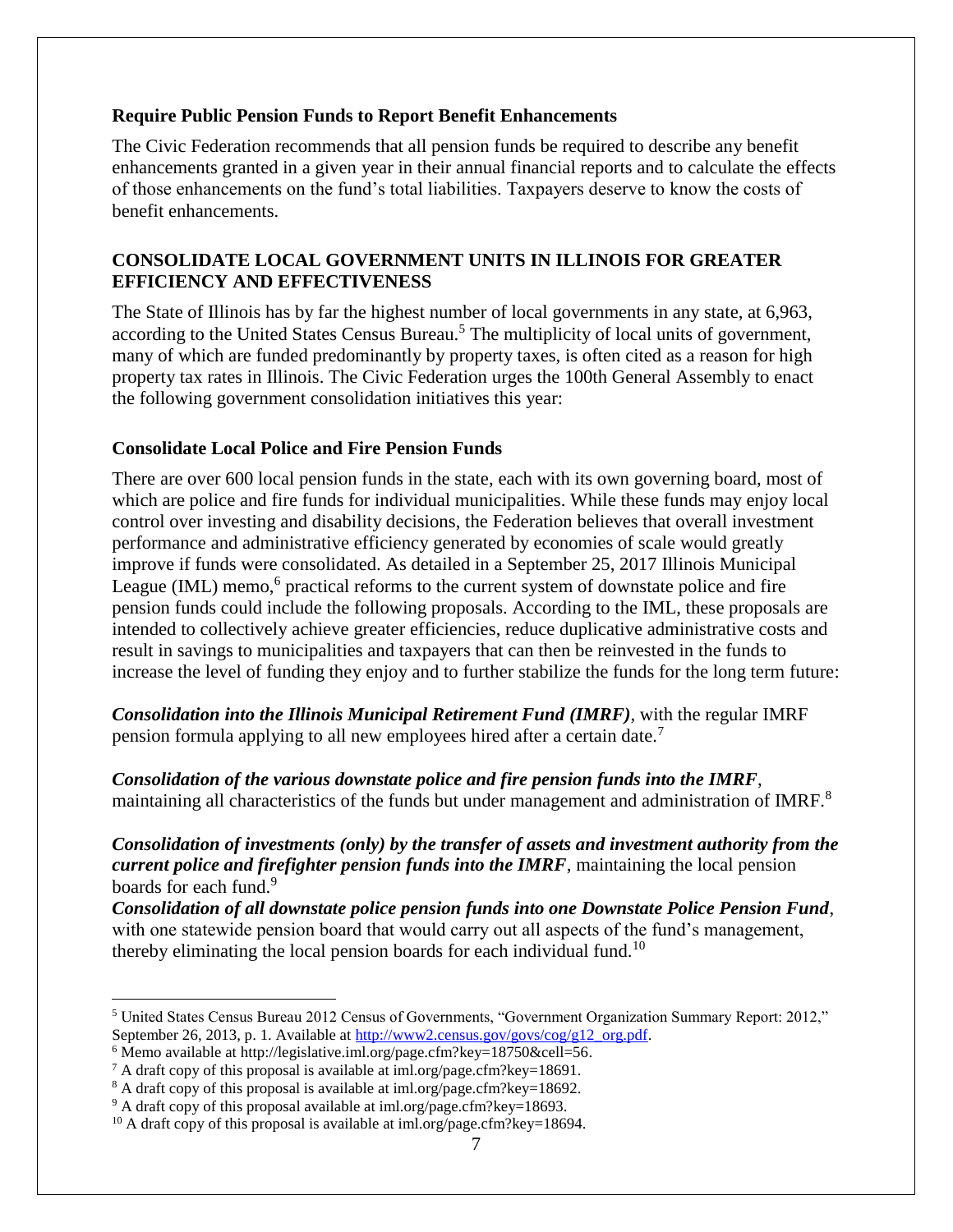<span id="page-8-0"></span>*Consolidation of all downstate firefighter pension funds into one Downstate Firefighter Pension Fund*, with one statewide pension board that would carry out all aspects of the fund's management, thereby eliminating the local pension boards for each individual fund.<sup>11</sup>

# <span id="page-8-1"></span>**Merge the Chicago Teachers' Pension Fund with the Teachers' Retirement System**

Consolidating the Chicago Teachers' Pension Fund with the downstate and suburban Teachers' Retirement System would eliminate the current inequitable funding structure under which Chicago taxpayers pay for both nearly the entire cost of Chicago teacher pensions as well as downstate and suburban teachers' pension costs. It would achieve some cost efficiencies as duplicative functions were eliminated.

Under a consolidation plan, the State of Illinois would assume responsibility for the unfunded liability of CTPF, while CPS would continue to fund the pension fund's normal cost (the annual cost of the pension plan's benefits). Over time, the normal cost for each school district in Illinois would be shifted to that district.

Currently the State pays for normal costs and toward the unfunded liability for TRS, but only a small portion of pension costs for CPS. Public Act 100-465, a new school aid formula enacted in September 2017, attempts to make pension funding for CPS more equitable by providing CPS with additional funding for the normal cost of pensions and for retiree healthcare. However, the State picking up the normal cost of Chicago teachers' pensions is not pension parity. Rather, the Civic Federation believes the State should pay for the unfunded liability of the pension fund, and CPS should be responsible for the normal cost.

It is reasonable for the State of Illinois to continue to assume financial responsibility for the unfunded liability of all school districts because:

- The State created the current expensive and unsustainable situation that has led to \$71.4 billion in unfunded liability and a funded ratio of  $39.8\%$  for TRS<sup>12</sup> and \$9.6 billion in unfunded liability and a funded ratio of  $52.4\%$  for CTPF.<sup>13</sup>
- Paying these enormous costs is beyond the capability of local school districts to readily absorb. This is particularly true as they rely heavily on property taxes to fund their operations and many are subject to the property tax extension limitation law (PTELL), which limits levy increases to 5% or the rate of inflation, whichever is less. Rather, all school districts should begin to cover the normal cost for all of their teachers' pensions.

The Civic Federation continues to recommend consolidation of the two teachers' retirement systems because the State assuming responsibility for the CTPF's unfunded pension liabilities would end a source of education funding inequity in Illinois.

<sup>&</sup>lt;sup>11</sup> A draft copy of this proposal is available at iml.org/page.cfm?key=18695.

<sup>12</sup> Teachers' Retirement System of the State of Illinois, *Actuarial Valuation Report, June 30, 2016 Actuarial Valuation of Pension Benefits*, January 5, 2017, p. 4.

<sup>13</sup> Public School Teachers' Pension and Retirement Fund of Chicago, *Actuarial Valuation and Review as of June 30, 2016*, p. 33.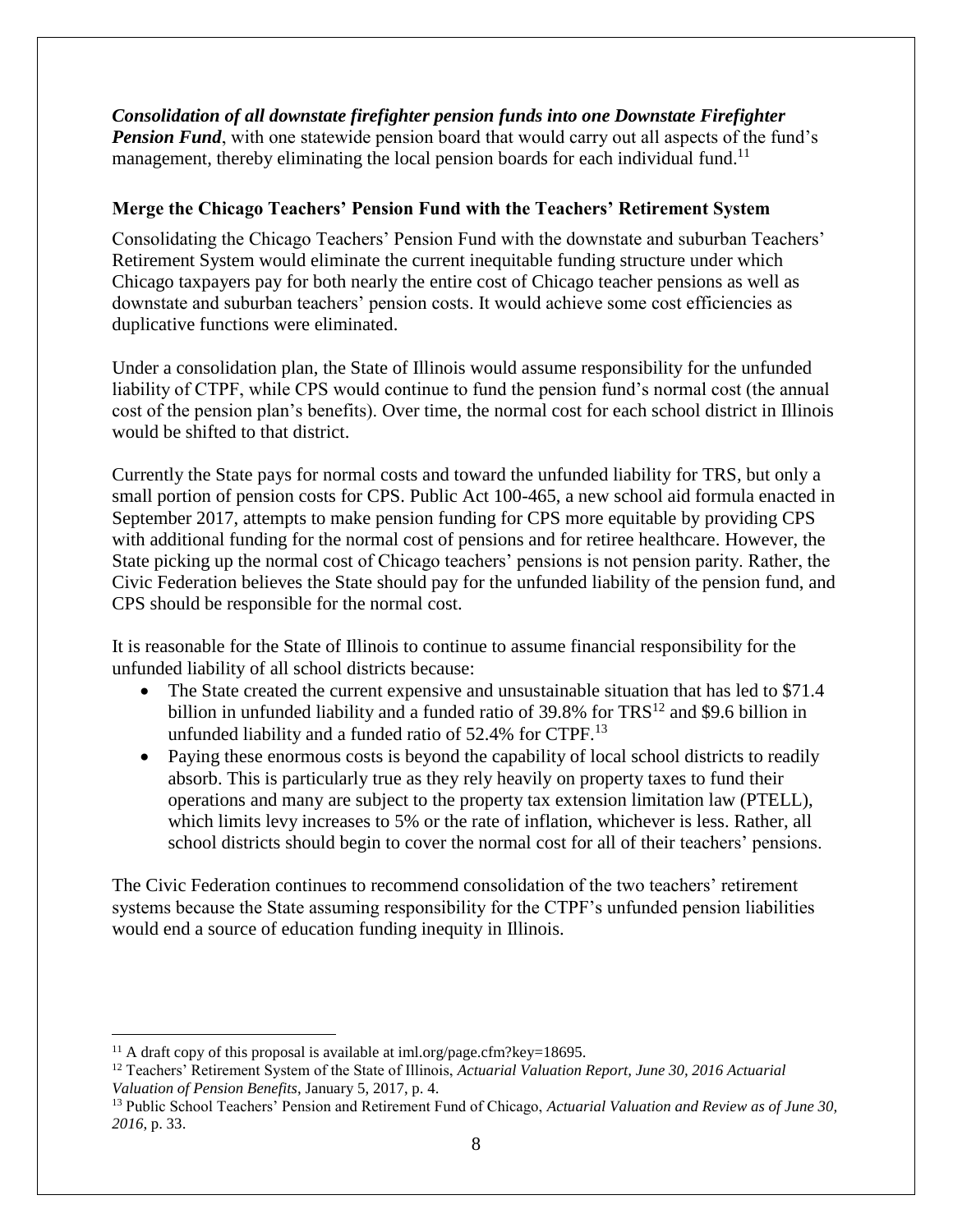#### <span id="page-9-0"></span>**Merge the Offices of the Illinois Comptroller and Treasurer**

The Illinois Constitution currently divides the State's main fiscal operations between two offices: the Illinois Treasurer is responsible for collecting and investing state revenue while the Illinois Comptroller is responsible for paying bills from those accounts.<sup>14</sup> Several states have already combined those operations for greater efficiency including Wisconsin, Michigan and Minnesota.

The Civic Federation supports an amendment to the Illinois Constitution to merge the offices of the Illinois Comptroller and Treasurer.

#### <span id="page-9-1"></span>**Authorize Any Township to be Dissolved by Referendum**

The Illinois Constitution appears to permit dissolution of townships by referendum.<sup>15</sup> However, because of confusion surrounding procedures, past efforts have been difficult or delayed.

Public Act 100-107, signed into law in 2017, clarified various rules with regard to township consolidation, including authorizing dissolution of coterminous townships by referendum. While this is an important first step, the Civic Federation sees no good public policy reason why the intent of the Illinois Constitution should not be reflected in Illinois law. As such, the Federation encourages the Illinois General Assembly to pass legislation to authorize dissolution of *any* township via referendum.

# <span id="page-9-2"></span>**Consolidate Property Tax Administration Roles in Cook County**

Administration of the Cook County property tax function is primarily handled by three different elected county officials (Assessor, Clerk and Treasurer), leading to taxpayer confusion about whom to contact with questions or complaints about the tax. The lines of responsibility are nearly impossible for ordinary taxpayers to discern and politicians exploit this fact to their political advantage.

Building on the eventual consolidation of the offices of the Cook County Recorder of Deeds and the Cook County Clerk before December 2020,<sup>16</sup> the Civic Federation recommends that a unified property tax administration office be created. The new office would merge the Treasurer's office; the County Clerk's tax extension, tax redemption and map divisions; the part of the current-Recorder's office dealing with property records; and the Auditor's property functions. It would be an appointed rather than an elected office.

Other states have moved to allow for consolidation of property tax administration roles. Minnesota state law allows its counties' Auditor and Treasurer positions to be combined and made either an appointed or elected position.<sup>17</sup> Additionally, the offices of Assessor and Auditor, Treasurer, or Auditor-Treasurer may be combined, subject to rules about compatibility of offices and restrictions as to holding other elected positions.

<sup>&</sup>lt;sup>14</sup> Illinois Constitution, Article V, Sec. 1-18.

<sup>&</sup>lt;sup>15</sup> Illinois Constitution, Article VII, Sec. 5.

<sup>&</sup>lt;sup>16</sup> For more information, please see Civic Federation blog post, Cook County Electorate Approves Ballot Measure to Merge Recorder of Deeds and County Clerk: [https://www.civicfed.org/civic-federation/blog/cook-county-electorate](https://www.civicfed.org/civic-federation/blog/cook-county-electorate-approves-ballot-measure-merge-recorder-deeds-and-county)[approves-ballot-measure-merge-recorder-deeds-and-county](https://www.civicfed.org/civic-federation/blog/cook-county-electorate-approves-ballot-measure-merge-recorder-deeds-and-county)

 $17$  If the position is made appointed, a referendum must be held. Minnesota House of Representatives Research Department, "County Offices: Combining or Making Appointed," November 2011.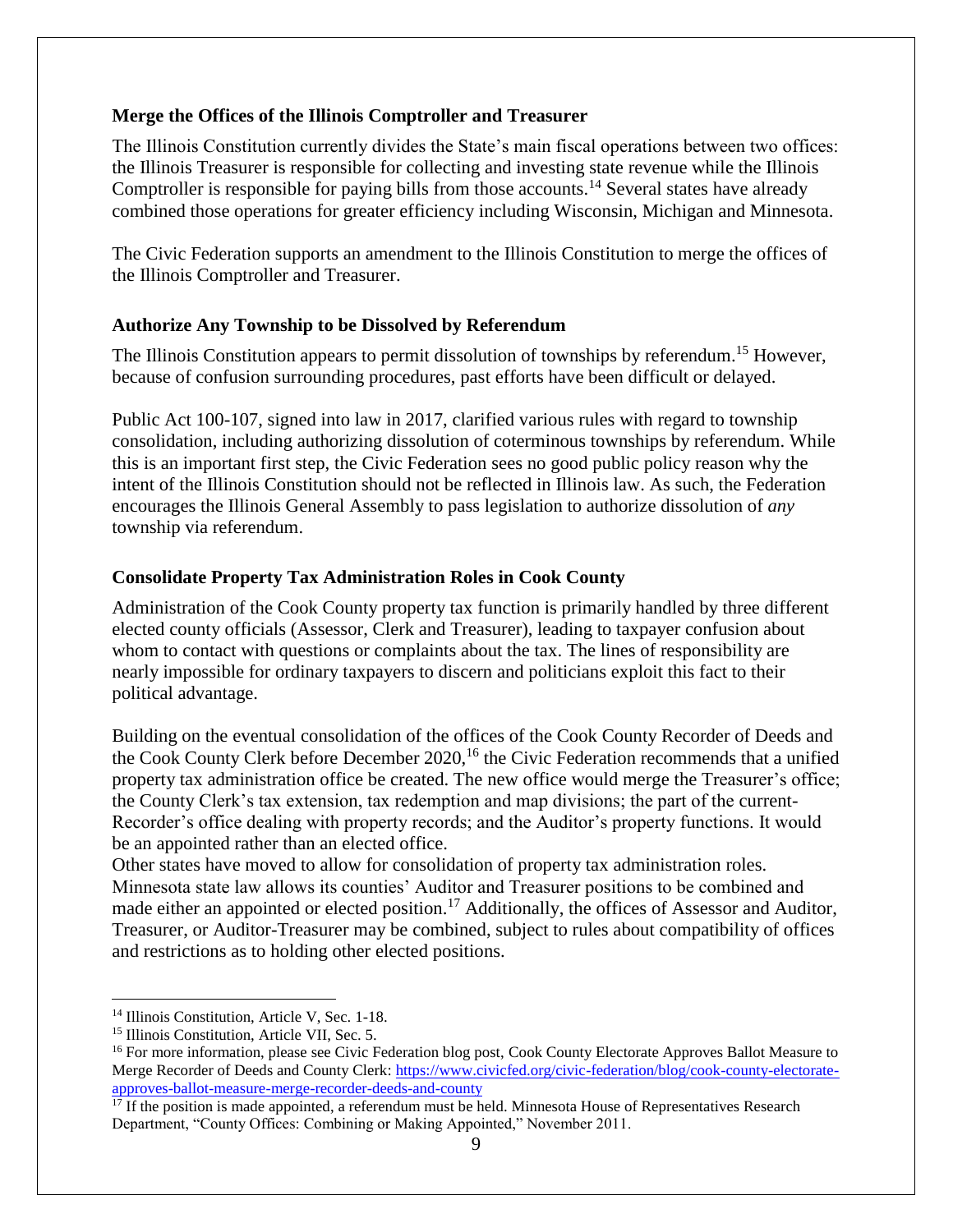However, according to an opinion of the Cook County State's Attorney's Office, creating a unified Office of Property Tax Administration would require legislation be passed by the Illinois General Assembly and could not be done solely via County referendum or administratively.<sup>18</sup>

#### <span id="page-10-0"></span>**Dissolve the Illinois International Port District**

 $\overline{a}$ 

The Civic Federation calls upon the Illinois General Assembly and Governor to dissolve the Illinois International Port District because the District is failing to fulfill its principal mission.

In a 2008 report, the Civic Federation analyzed the Illinois International Port District's finances and activities, contrasting them with five comparable ports along the Great Lakes-St. Lawrence Seaway. As a result of this investigation, the Federation is concerned that the District appears to be focused on golf rather than shipping and port operations. Harborside International Golf Center is the Port District's only major construction project since 1981. In contrast, the Federation found that none of the five other ports in the study focus their operations predominantly on recreational activities or entertainment facilities. Port authorities in other cities derive most of their revenues from activities associated with the normal operations of a port, such as leases, rentals, contracts and grants.

Of additional concern to the Civic Federation is the fact that the District has seriously lacked transparency and openness to the public when compared to other ports and governments. In the 2008 report, the Civic Federation found that the District did not make information about its finances, Board members or Board meetings publicly available on its website.

The Civic Federation has since observed greater transparency and accountability in Port District operations since the administration of Chicago Mayor Rahm Emanuel, current Port District Chairman Michael Forde and current Port District Executive Director Clayton Harris III. Board meeting dates, agendas and minutes are now published on the District's website along with some financial information, and administration and operation of the Harborside International Golf Center has been privatized.

In July 2013, Mayor Emanuel announced plans to privatize the Port District. Following the announcement, the only potential bidder withdrew from negotiations in October 2013. Port District Board Meeting minutes indicate negotiations for a Master Lease were ongoing through at least November 2016.

Recently, the Port District asked the State of Illinois to pass HB 1797, which would forgive approximately \$15 million in in Port District debt. Governor Rauner vetoed the bill following passage by both houses of the Illinois General Assembly. However, both houses later voted successfully to override the Governor's veto, thereby forgiving the Port District's debt to the State. Port District leaders have stated that its debt load must be reduced to improve its ability to enter into a privatization agreement.<sup>19</sup>

<sup>&</sup>lt;sup>18</sup> [Office of Tax Administration Report,](http://www.suffredin.org/PDFs/2012-07_OfficeOfTaxAdministratorReport.pdf) Prepared by Representatives of the County Board President, Cook County Assessor, Cook County Clerk, Cook County Treasurer and State's Attorney.

<sup>&</sup>lt;sup>19</sup> Civic Federation Local Government Committee Meeting with Illinois International Port District, September 18, 2017.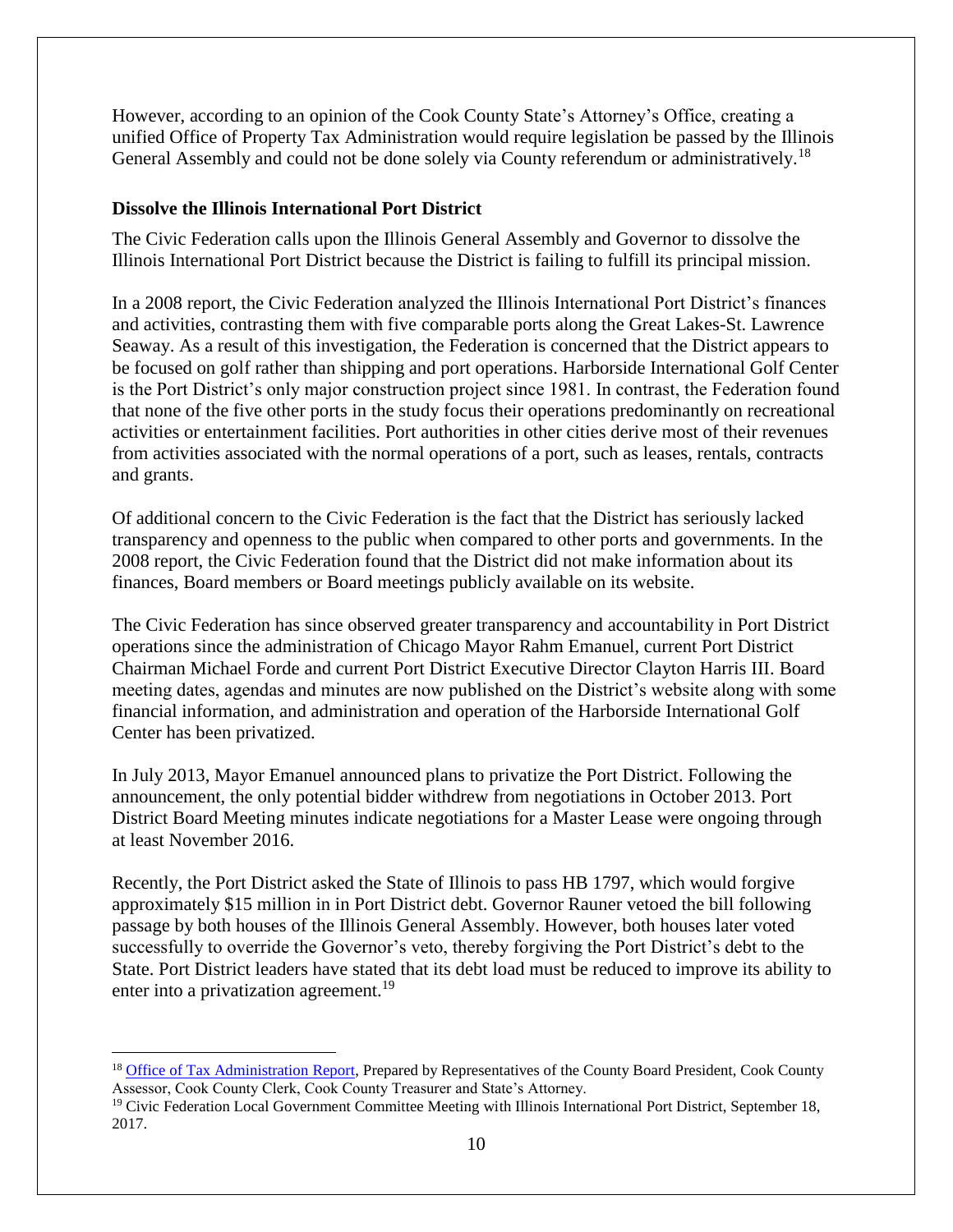Due to ongoing serious concerns, the Civic Federation continues to call for the dissolution of the Illinois International Port District. The Federation's 2008 report recommends that the City of Chicago assume control of port operations because the City has a clear stake in turning the Port of Chicago into a more vibrant center of maritime commerce and regional economic and industrial development. By reassuming the control of port lands it gave up over fifty years ago, the City of Chicago could provide access to greater financial resources and professional staff that would benefit the port and its mission. After the District has been dissolved, the City of Chicago should consider transferring the District's open lands to the Forest Preserve District of Cook County and its golf courses to the Chicago Park District.

#### <span id="page-11-0"></span>**ENACT POLICIES TO RATIONALIZE THE PROPERTY TAX SYSTEM**

Illinois Governor Bruce Rauner and some members of the Illinois General Assembly continue to call for property tax relief through various proposals for a statewide property tax "freeze." However, exceptions for items such as pensions and debt service, the complexity of Illinois' property tax system and other factors mean that, if a property tax freeze were enacted, local governments could be hamstrung in preparing their budgets and individual property tax bills could continue to rise. Rather than implementing a statewide freeze, the following proposals could be enacted to simplify the property tax system in Illinois and provide relief to taxpayers who need it most.

#### <span id="page-11-1"></span>**Extend the Property Tax Extension Limitation Law Statewide**

The Property Tax Extension Limitation Law (PTELL) is intended to limit the growth of the overall agency levy to 5.0% or the rate of inflation, whichever is less.<sup>20</sup> PTELL is often called "tax caps." Although the principle of PTELL is simple, its application is complex.

PTELL was passed in reaction to rapid population growth in the collar counties and was applied to those counties beginning with tax year 1991. When PTELL is applied to a county, all nonhome rule taxing districts in that county are subjected to it. Cook County was made subject to PTELL beginning in tax year  $1994<sup>21</sup>$  In 1996 all counties in Illinois were given the opportunity to hold referenda on whether the non-home-rule taxing districts in those counties should be subject to PTELL. Currently 39 counties are under PTELL (33 by referendum and Cook and the collar counties by statute). Nine of the 63 counties not under PTELL have held referenda that have failed.<sup>22</sup>

The Civic Federation believes that the Property Tax Extension Limitation Law has been an effective limitation on local government property tax revenues and has protected taxpayers from larger tax increases that would have been possible without PTELL while the real estate market was rising. Although adding PTELL adds complexity to the extension process for those counties not already under PTELL, the Federation recommends that PTELL be extended statewide for three reasons. First, it would reduce confusion for taxpayers and taxing districts if the same

 $\overline{a}$ <sup>20</sup> 35 ILCS 200/18-185 to 35 ILCS 200/18-249. The only year in which CPI was higher than 5.0% was tax year 1991. Some funds are exempted from PTELL so it does not necessarily limit a district's entire extension.

 $21$  Cook County government itself is home rule so it is not subject to PTELL, but all non-home rule taxing districts within Cook County are subject to PTELL.

<sup>22</sup> Illinois Department of Revenue, *[History of PTELL](http://tax.illinois.gov/LocalGovernment/PropertyTax/PTELLcounties.pdf)*, January 2016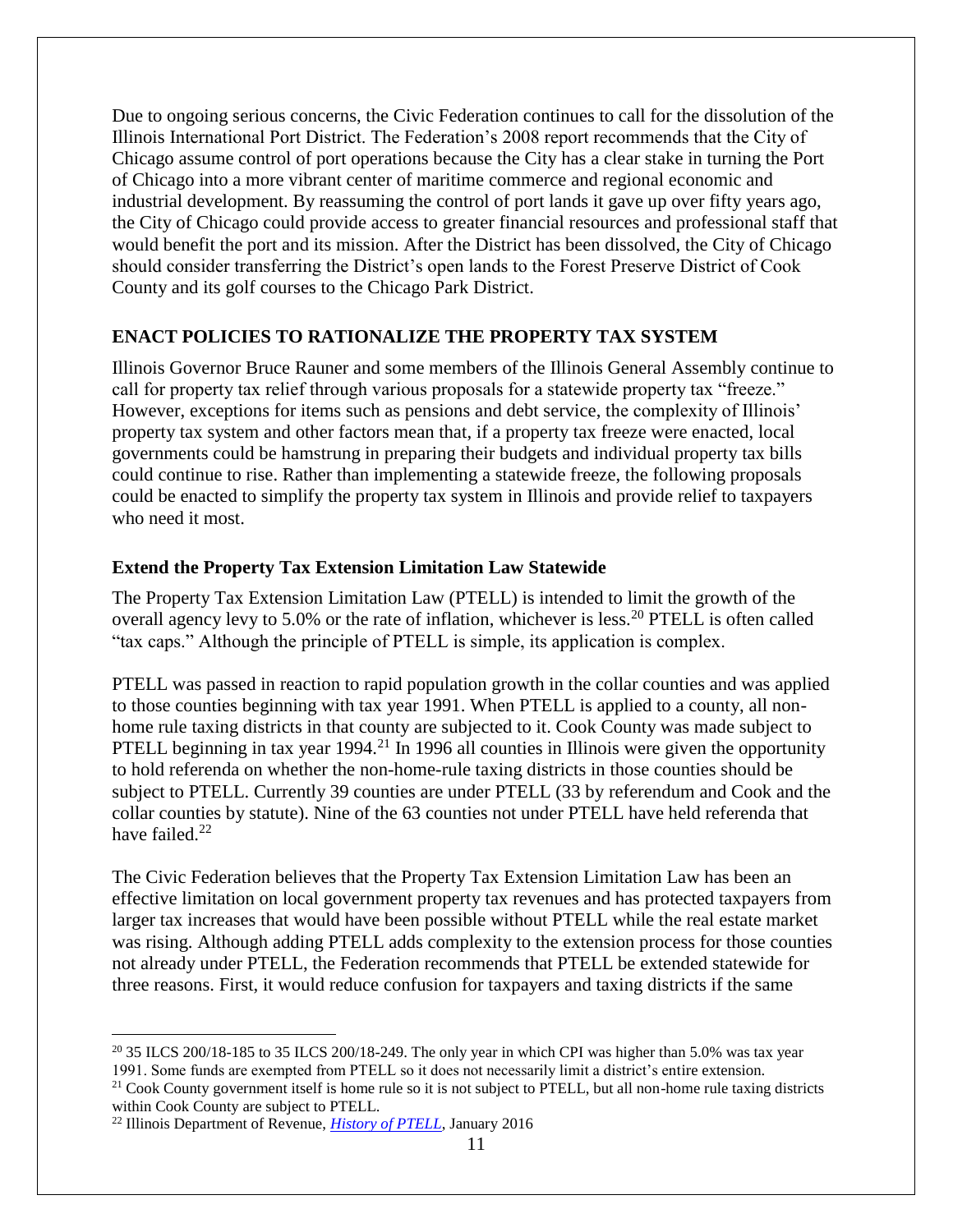property tax limitations were applied in all counties. Second, it would limit property tax increases in inflationary real estate markets.

# <span id="page-12-0"></span>**Allow Taxing Districts to Levy "Recapture Levies"**

When a property taxpayer wins an assessment appeal after property taxes have been paid, the taxing districts are required to refund a portion of the paid tax to the taxpayer. This can create a financial strain for local governments, especially those that are subject to tax caps, because the refund is paid out of current collections and the district cannot levy more revenue to make up the shortfall. A solution to this problem would be to permit taxing districts to re-levy the amount of refunds paid out in the following tax year. This "recapture levy" would not be extended against most properties that had received refunds, however, so as not to impair their refund.

The recapture levy would allow the taxing district to recover revenue from a previously levied legal tax extension to which any rate limits and tax caps had already been applied and thus would not constitute a tax increase. The opportunity to recover refunded tax revenues through a recapture levy would also allow taxing districts to focus resources on their core mission rather than becoming involved in the assessment appeals process. Currently, the potential revenue loss resulting from assessment reductions granted after taxes have been paid motivates taxing districts to intervene in large appeal cases, hiring attorneys and appraisers to argue on their behalf. The public would be better served if assessments were defended by representatives of their offices involved in the assessment process, while taxing districts focused their resources on efficiently delivering their core government services rather than intervening in assessment appeals.

The Civic Federation is equally concerned both with the rights of the taxpayers to seek redress for inaccurate property tax assessments and with the financial stability of taxing districts. The Federation supports allowing taxing districts to levy "recapture levies" for refunds that result from assessment reductions provided that taxpayers who receive the refunds are not affected by the recapture.

# <span id="page-12-1"></span>**Provide Relief to Low Income Homeowners through a Means-Tested Circuit Breaker Program**

The Civic Federation understands that the inexact relationship between the market value of real estate and annual income can put strain on some homeowners, especially those experiencing an income disruption due to unemployment or underemployment. Unlike business property owners, homeowners cannot pass on their costs to customers, owners, or suppliers.

The most effective way to target property tax relief to homeowners with the least ability to pay is a means-tested "circuit breaker" administered by the State of Illinois through the state income tax. A property tax circuit breaker is a program designed to provide relief when a person's property tax liability exceeds a certain percentage of their annual income.<sup>23</sup> The State of Illinois Department of Revenue is best positioned to verify income and to administer tax relief efficiently. Revenue would be required to fund a refundable income tax credit targeted at low income homeowners and renters.

 $\overline{a}$ <sup>23</sup> John H. Bowman, Daphne A. Kenyon, Adam Langley and Bethany P. Paquin, "Property Tax Circuit Breakers: Fair and Cost-Effective Relief for Taxpayers," (Cambridge, MA: Lincoln Institute of Land Policy, 2009), p. 5.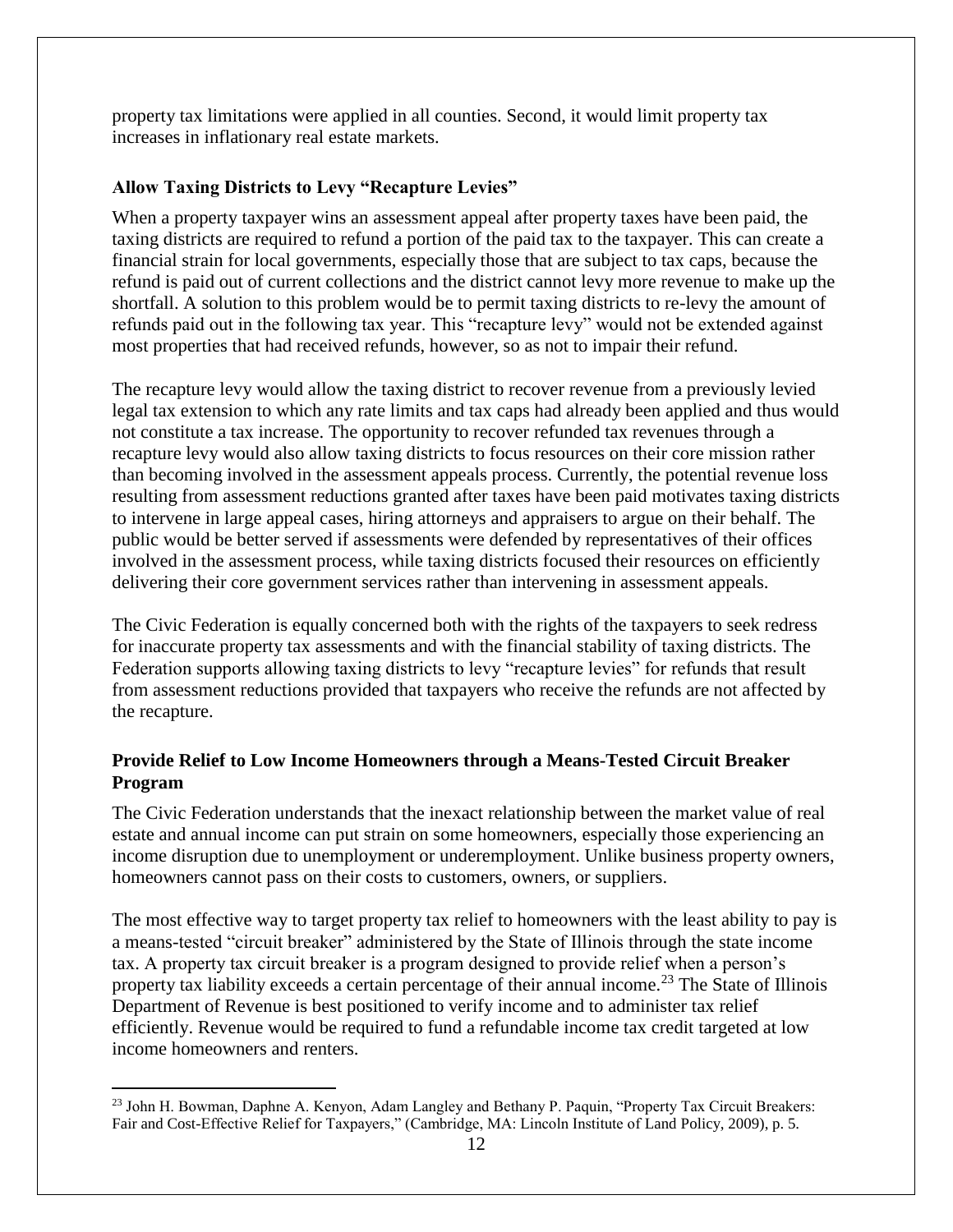The Civic Federation believes that it is very important to minimize homeowner exemptions and narrowly target them to the lowest income homeowners and renters. Exemptions should not be granted to homeowners who have the ability to pay their full *ad valorem* tax liability because property taxes in Illinois are a zero-sum game, meaning that tax relief provided to one property owner must be paid for by all other owners because it affects both the total EAV upon which the rate is based and the proportion of total EAV for each property.

# <span id="page-13-0"></span>**CREATE A NEW GOVERNING BOARD FOR THE COOK COUNTY FOREST PRESERVE DISTRICT**

A report published by the Civic Federation and Friends of the Forest Preserves in 2008 found that the County's dual board structure whereby the Cook County Board of Commissioners also serve as a Forest Preserve District Commissioners creates an inherent conflict of interest and inhibits proper oversight of the Forest Preserves of Cook County.<sup>24</sup>

The Civic Federation and Friends of the Forest Preserves are calling for a new separate forest preserve board with members that are elected in a non-partisan election with a board president elected among and by the members of the Forest Preserve Board. A separate board will allow voters to elect Commissioners on the basis of candidates' positions, credentials, experience and interest in the Forest Preserves.

Currently the Forest Preserve District of Cook County is organized as a separate local government with independent property tax authority, but it shares a board of commissioners with Cook County government. This structure has created an inherent conflict of interest for the Commissioners, who have not effectively separated the interests of Cook County and the Forest Preserve District. Many of the current Commissioners have shown a keen interest in promoting economic development and other uses of District property that conflict with the District's core mission to preserve natural land. The Commissioners have frequently placed themselves in the irreconcilable position of choosing Cook County's mission over the Forest Preserves' needs. One example of this was the transfer of \$13.3 million in District capital funds to the County in 2007 to help alleviate the County's budget deficit.

The full report found that the County and District's "double-duty" Commissioners spend the vast majority of their time dealing with County issues. These weighty concerns leave little time for the Commissioners to focus on the Forest Preserves. Commissioners meet far less frequently to discuss Forest Preserve District matters than they do to discuss County matters and provide less comprehensive oversight. A separate board of commissioners would be able to focus their attention fully on the Forest Preserves. At the same time, the County would benefit from having the undivided attention of its Commissioners on pressing financial, health and public safety issues.

In 2013 Cook County Board President Toni Preckwinkle formed a blue ribbon commission of local leaders to develop the Next Century Conservation Plan to help provide vision and guidance to the Forest Preserve District for the next 25 years. The plan submitted by the commission in

<sup>&</sup>lt;sup>24</sup> The Civic Federation and Friends of the Forest Preserves, "Forest Preserve District of Cook County: A Call for a Separate Board of Commissioners," Chicago: March 17, 2008.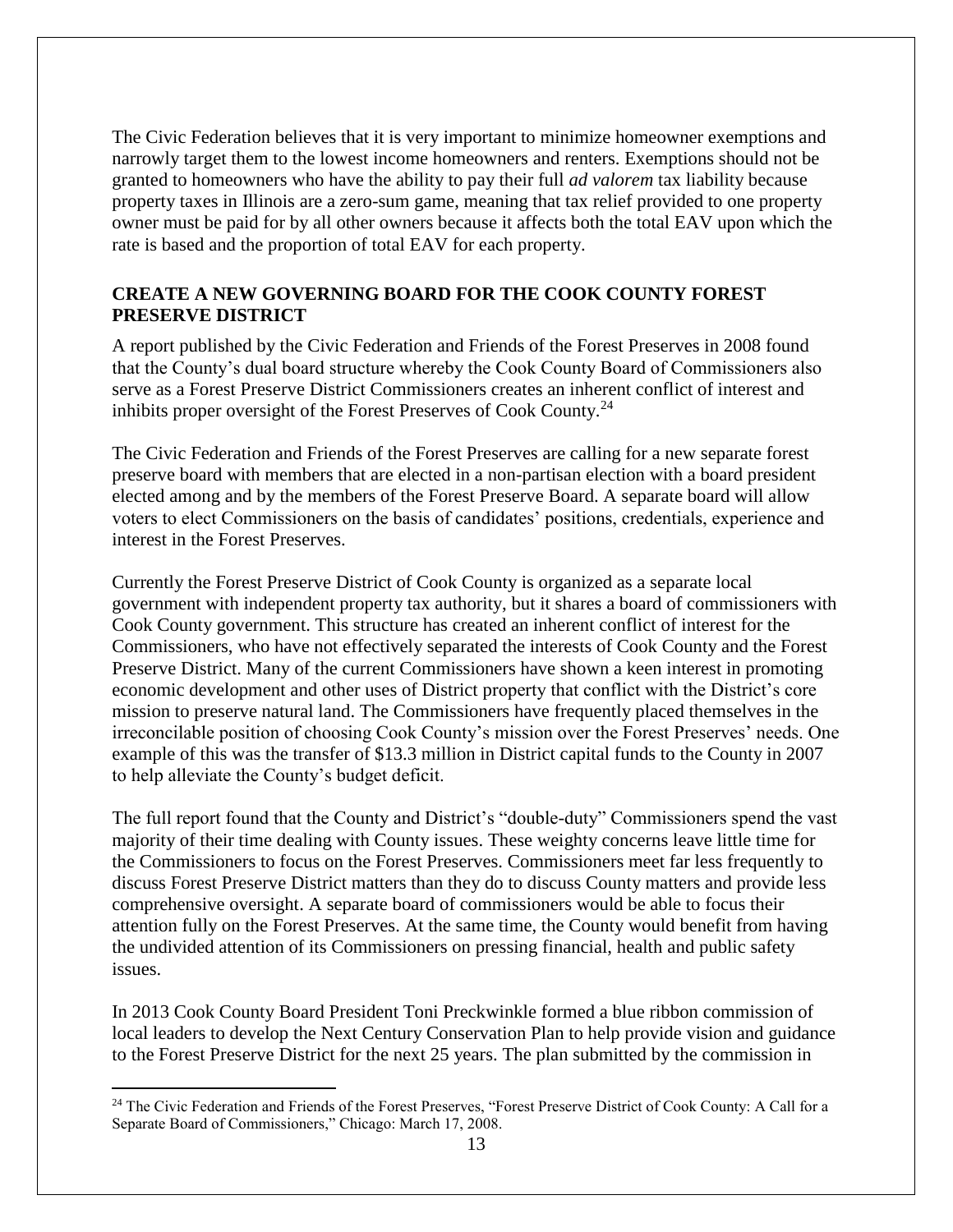January 2014 and approved by the Cook County Board in February 2014 included the creation of a Conservation and Policy Council to focus on the financial and ecological health of the District. This is a positive step for the Cook County Forest Preserve District. However, the Civic Federation continues to believe that the District would ultimately be better served with the creation of a new separate governing body.

# <span id="page-14-0"></span>**CREATE A LOCAL GOVERNMENT PROTECTION AUTHORITY**

One way to address municipal distress related to pensions and other financial stressors would be for the General Assembly to create a quasi-judicial structure that provides local governments and their employees with a venue, encouragement and supervision to aid in finding creative, voluntary solutions for financially challenged local governments.

The Local Government Protection Authority's mission would be to provide a supervised forum to assist with the determination of the following issues resulting from underfunded essential local government services:

- What essential government services and post-employment benefits are affordable and sustainable;
- What cost-cutting measures are necessary to achieve affordable services and benefits;
- What recommendation, if any, for a tax increase is necessary for additional funding;
- What contribution increases are necessary by both public employers and employees;
- What intercept of state revenues is necessary to pay required services, indebtedness and benefits so that essential government services can be provided and the municipality can maintain access to the municipal debt market at relatively low cost;
- Whether arbitration (voluntary or mandatory) should be engaged in for contractual or labor disputes;
- Whether services or costs of the municipality should be transferred to other governments;
- Whether certain services should be consolidated with other governmental bodies or transferred to a regional authority;
- Whether the municipality should be authorized to file for Chapter 9 proceedings under the Federal Bankruptcy Code; and
- Whether, given the findings of LGPA, the municipality's plan of a debt adjustment can be prepackaged or prenegotiated.

Under Chapter 9 of the Federal Bankruptcy Code, a state may authorize local governments to use federal bankruptcy procedures to adjust their debts, burdensome contractual obligations, unaffordable judgments or asserted liabilities including labor contracts and post-employment obligations. By creating LGPA, the state is able to offer an alternative to bankruptcy which will allow local governments an opportunity to solve their critical problems related to providing essential government services. These problems may include unaffordable costs or liabilities that imperil municipal services such as unbearable obligations and liabilities, judgments, labor and post-retirement benefits, without subjecting all of their other operations to the jeopardy of a bankruptcy proceeding.

Implicit in its mission is that LGPA will develop criteria for measuring the financial health of local governments and publicly comment on whether costs of operation including services, labor and pension and Other Post Employment Benefits (OPEB) obligations can be paid from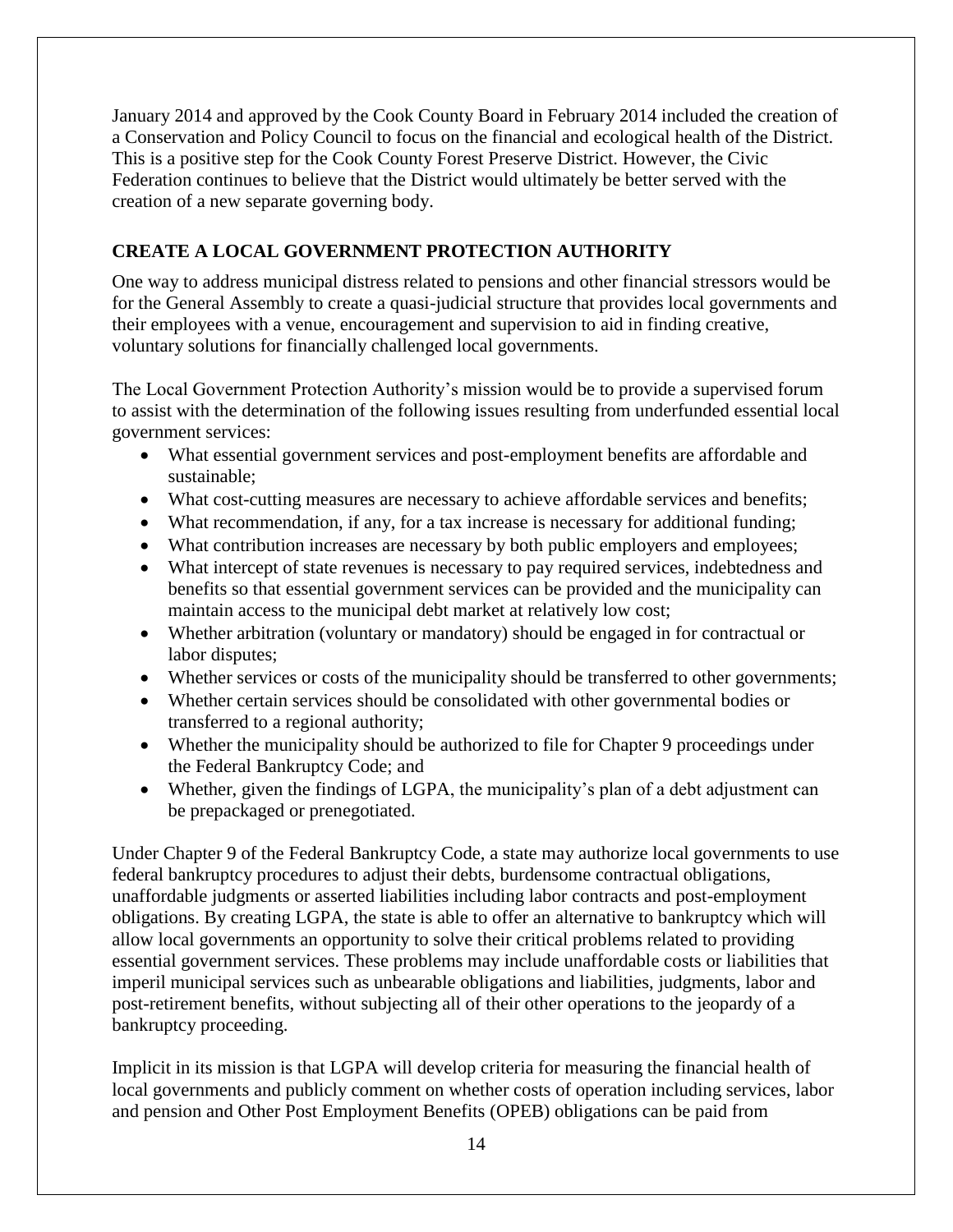reasonably available sources without impairing a local government's primary mission of providing essential services. The goal of the LGPA is to have all participating municipalities fully fund essential government services and make sustainable contributions to pensions and OPEB by a specified date in order to maintain the credibility of Illinois municipalities in capital markets.

The Civic Federation thanks Representative David Harris for introducing this legislation in the 100th Illinois General Assembly as HB 2575 and for encouraging members of the General Assembly to approve HB 2575.

# <span id="page-15-0"></span>**REQUIRE THE STATE OF ILLINOIS TO BUILD A RAINY DAY FUND EQUAL TO 10% OF GENERAL FUNDS REVENUES AFTER UNPAID BILLS ARE ELIMINATED**

All governments should place a portion of their general operating revenues in a general fund reserve or "rainy day" fund.<sup>25</sup> Rainy day funds are savings accounts that governments can use to address revenue shortfalls or unanticipated expenditures and to help stabilize tax rates. Governments that maintain adequate reserves are better positioned to deal with funding issues in bad times.

Illinois has not maintained a functional rainy day fund, although a law was enacted in 2004 to build such a fund.<sup>26</sup> The law established a goal of maintaining 5.0% of General Funds revenues in an existing account called the Budget Stabilization Fund. Deposits into the fund would be triggered by projected revenue growth of more than 4% from the prior year. The fund has never received significant resources, however, because annual revenue projections have not met the threshold requirement to trigger deposits into the fund. In FY2017, stopgap measures passed by the General Assembly and signed by Governor Rauner will drain the entirety of the fund.<sup>27</sup>

COGFA was recently charged with studying the volatility of Illinois' revenue sources and reviewing options for adequately funding a rainy day fund.<sup>28</sup> The commission concluded that raising the revenue goal to 10.0% of General Funds revenues from 5.0% made sense in light of recent revenue volatility.<sup>29</sup> COGFA examined two funding strategies – making deposits into the fund only when revenues are growing rapidly or making regular deposits regardless of revenue growth – and determined that each presented challenges. While funding mechanisms that depend on excess revenues can have wide variations in annual funding, regular funding puts annual pressure on the budget.

The Civic Federation supports COGFA's suggestion to establish a legislative framework to permit funding of a rainy day fund equal to 10% of General Funds revenues as soon as the State's existing backlog of unpaid bills is eliminated.

<sup>25</sup> Government Finance Officers Association, *Best Practice: Determining the Appropriate Level of Unrestricted Fund Balance in the General Fund*, October 2009.

<sup>26</sup> Public Act 93-660, enacted on February 2, 2004.

<sup>27</sup> National Conference of State Legislatures, *[State Revenue Forecasting: A Summary](http://www.ilga.gov/legislation/99/SB/09900SB1810lv.htm)*, ncsl.org.

<sup>28</sup> Public Act 98-0682, enacted on June 30, 2014.

<sup>29</sup> Illinois General Assembly, Commission on Government Forecasting and Accountability, *Revenue Volatility Study, Public Act 98-0682,* December 31, 2014, p. 99.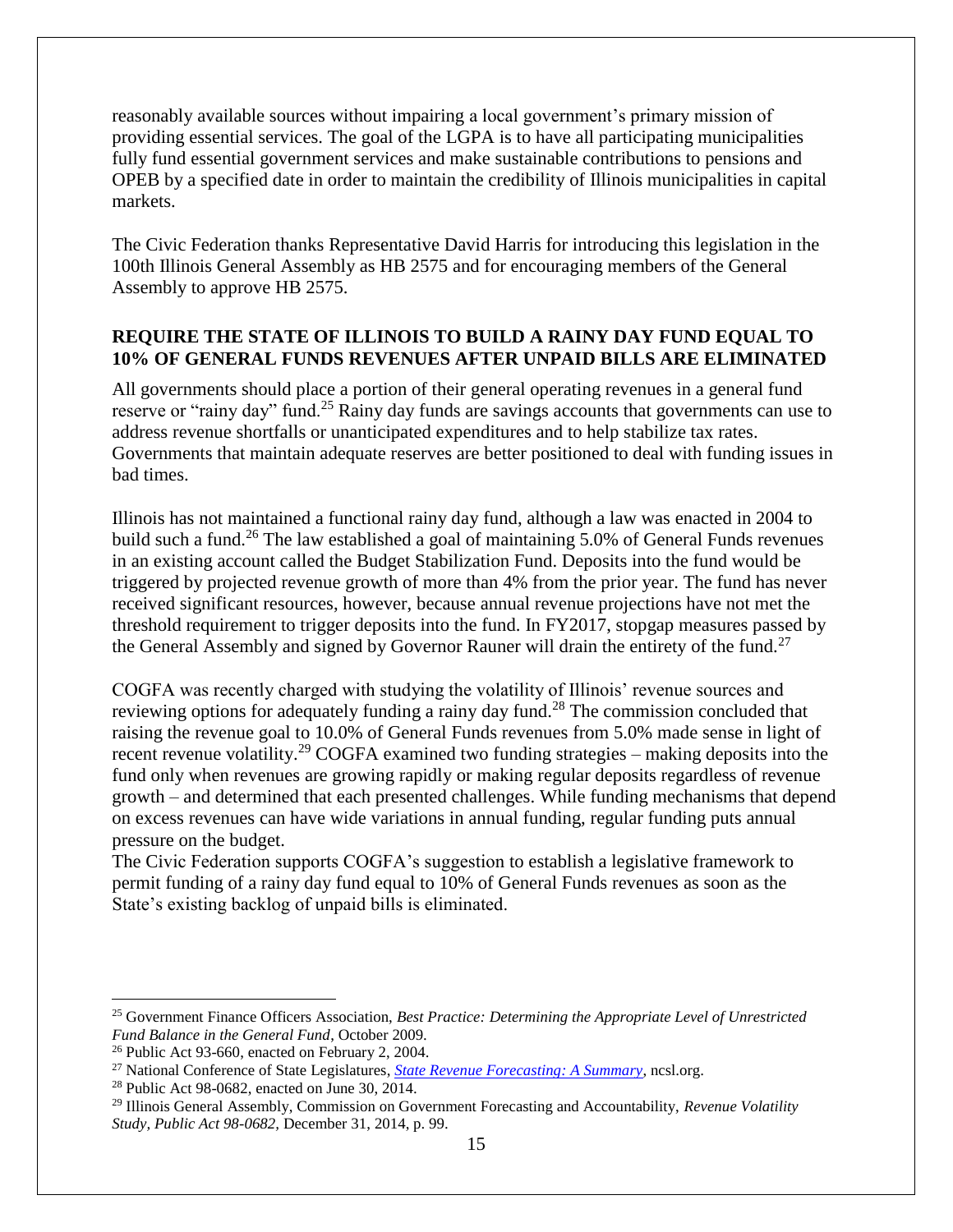# <span id="page-16-0"></span>**REQUIRE THE STATE OF ILLINOIS TO DEVELOP, PUBLISH AND IMPLEMENT A CAPITAL IMPROVEMENT PLAN**

The State of Illinois needs to make major capital improvements to its infrastructure in order to promote the state's economic vitality. However, the State has failed to prepare and publicly disclose a comprehensive multi-year Capital Improvement Plan (CIP) that prioritizes projects based on objective criteria. The General Assembly approved a \$31 billion capital spending plan in 2009 despite the absence of a CIP. The Civic Federation strongly believes that the public deserves serious evaluation of how State money will be used and prioritized before, not after, the funds are appropriated.

The Civic Federation agrees with the National Advisory Council on State and Local Budgeting that all governments should develop a five-year capital improvement plan (CIP) that identifies priorities, provides a timeline for completing projects and identifies funding sources for projects. The CIP should be updated annually and have formal approval by the governing body.<sup>30</sup> A formal capital improvement plan includes the following information:

- A five-year summary list of projects and expenditures and funding sources per project;
- Information about the impact of capital spending on the annual operating budget for each project;
- Brief narrative descriptions of individual projects, including the purpose, need, history and current status of each project; and
- The time frame for fulfilling capital projects and priorities.

Above all, the capital improvement plan should be predicated on a publicly disclosed needs assessment and prioritization process. In addition, the CIP should be made publicly available for review by elected officials and citizens. It should be published in the budget or as a separate document. The CIP should also be made available on the government's website. The Civic Federation urges the General Assembly to pass legislation requiring the State to develop, publish and implement a Capital Improvement Plan that is regularly updated and is actively used in the State's planning and budgeting processes.

A good CIP model for the State of Illinois to follow is the State of North Carolina's Capital Improvement Plan. North Carolina passed a law in 1997 requiring the preparation and publication of a CIP that is fully integrated with State financial planning and debt management processes. $31$  It includes:

- An inventory of facilities owned by State agencies;
- Criteria used to evaluate capital improvement needs;
- A six-year capital improvement needs inventory; and
- A six-year capital improvement plan.

A plan is submitted to the North Carolina legislature every two years.

<sup>30</sup> National Advisory Council on State and Local Budgeting, Recommended Practice 9.6: Develop a Capital Improvement Plan.

<sup>&</sup>lt;sup>31</sup> North Carolina General Statutes, Chapter 143C - Article 8.